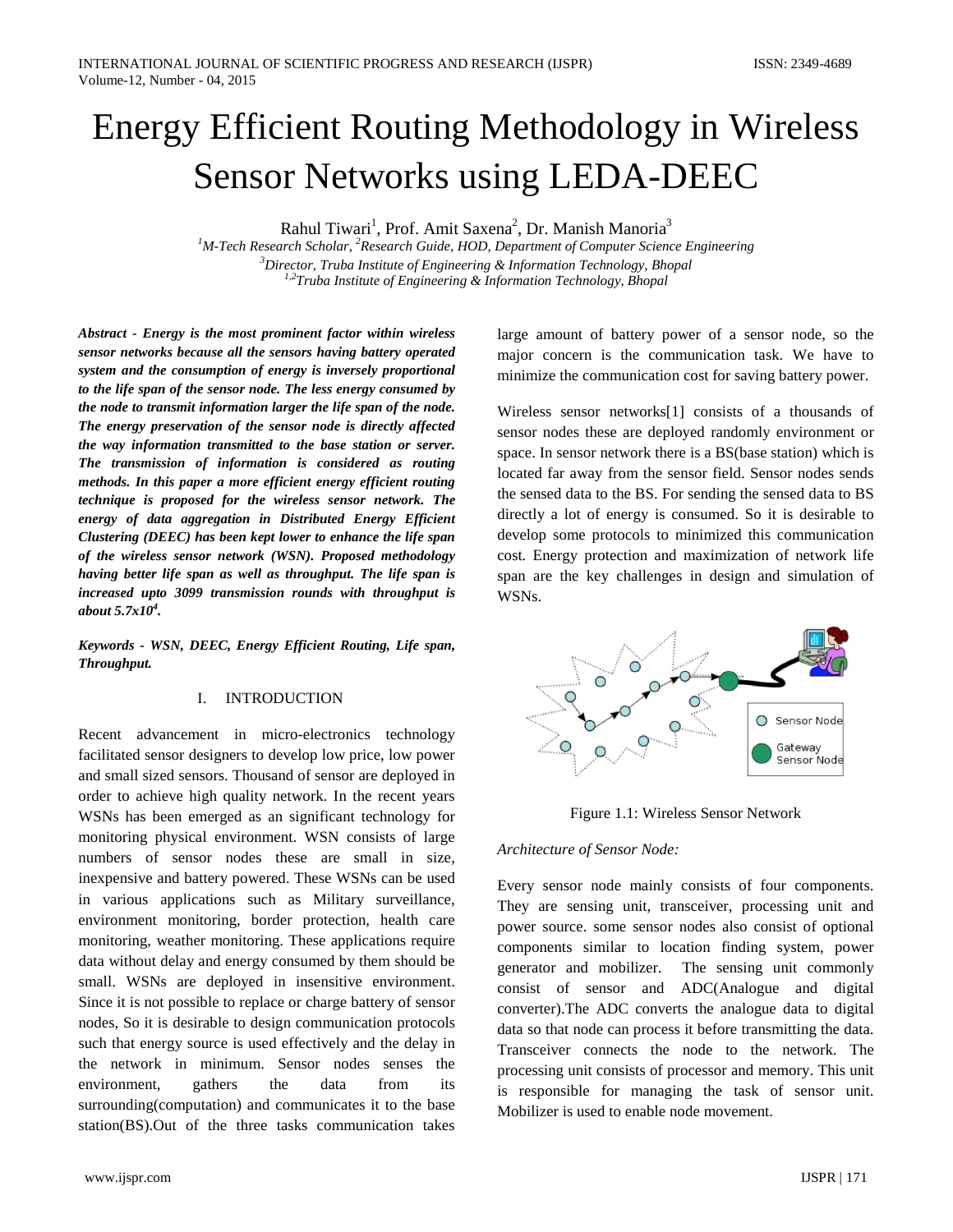





## II. VARIOUS ROUTING TECHNIQUES

Challenges encountered as a result of constrained energy supply and bandwidth in WSN when managing the network necessitates the need for development of energy awareness protocol at all levels of networking protocol stack. To present efficient power management in WSN, researches have been focused in areas such as system-level power awareness like radio communication hardware, low duty cycle work and energy-aware MAC protocol [7]. Also, it was observed that the network layer offers a better means through which reliable relaying of data and energy-efficient route setup within a network may help for maximizing the network life span.

It must be noted that routing in WSN has much distinguishable features compare to contemporary communication and ad hoc networks [7]. These features are as follows:

- WSN cannot be built with global addressing (internet protocol address) scheme due to the enormous number of sensor nodes;
- There is significant redundancy in generated data because several sensors may gather the same data within a specified field. These redundancy bits need to be removed to increase the bandwidth utilization and also reduce the energy use in the network;
- Transmission power of the system, processing capacity and storage are constraint factors are considered when managing a WSN.

## *Clustered Architecture:*

Hierarchical and cluster based routing methodologies are well known routing methods with a special advantage related to scalability and efficient communications. Hence, they are used for energy proficient routing in wireless sensor network. In hierarchical routing, higher-energy nodes may be used to process and send the information,

A clustered architecture consists of a cluster head, or Personal Area Network coordinator, which organizes sensor nodes, communicates for them to the BS and typically interfaces with another network. This structural design is well suited when data fusion is necessary. The cluster head

other for routing.

fuses data gathered by member nodes and transmits the resulting information to the base station. A design of a clustered architecture has been given in Fig 2.1 In order for clustered networks for achieving the self-organization, the cluster formation and election process must be an distributed, autonomous procedure. This is achieved during network layer protocols, such as Low Energy Adaptive Clustering-Hierarchy (LEACH). [8,9]

of two levels: one for the selection of cluster heads and the



Fig. 2.1. Clustered Architecture Illustrating data aggregation

A set of protocols for complete implementation of a layered architecture is described as a Unified Network Protocol Framework (UNPF). Three operations are integrated into the protocol structure of UNPF: initialization of network and maintenance, Medium Access Control (MAC) and routing protocols. The BS broadcasts an identifying beacon on a general control channel. All nodes which receive the beacon broadcast their signal at their low power setting along with their own identification. Those nodes that the BS can directly communicate with form layer one. All nodes then transmit a beacon signal again. Nodes that receive this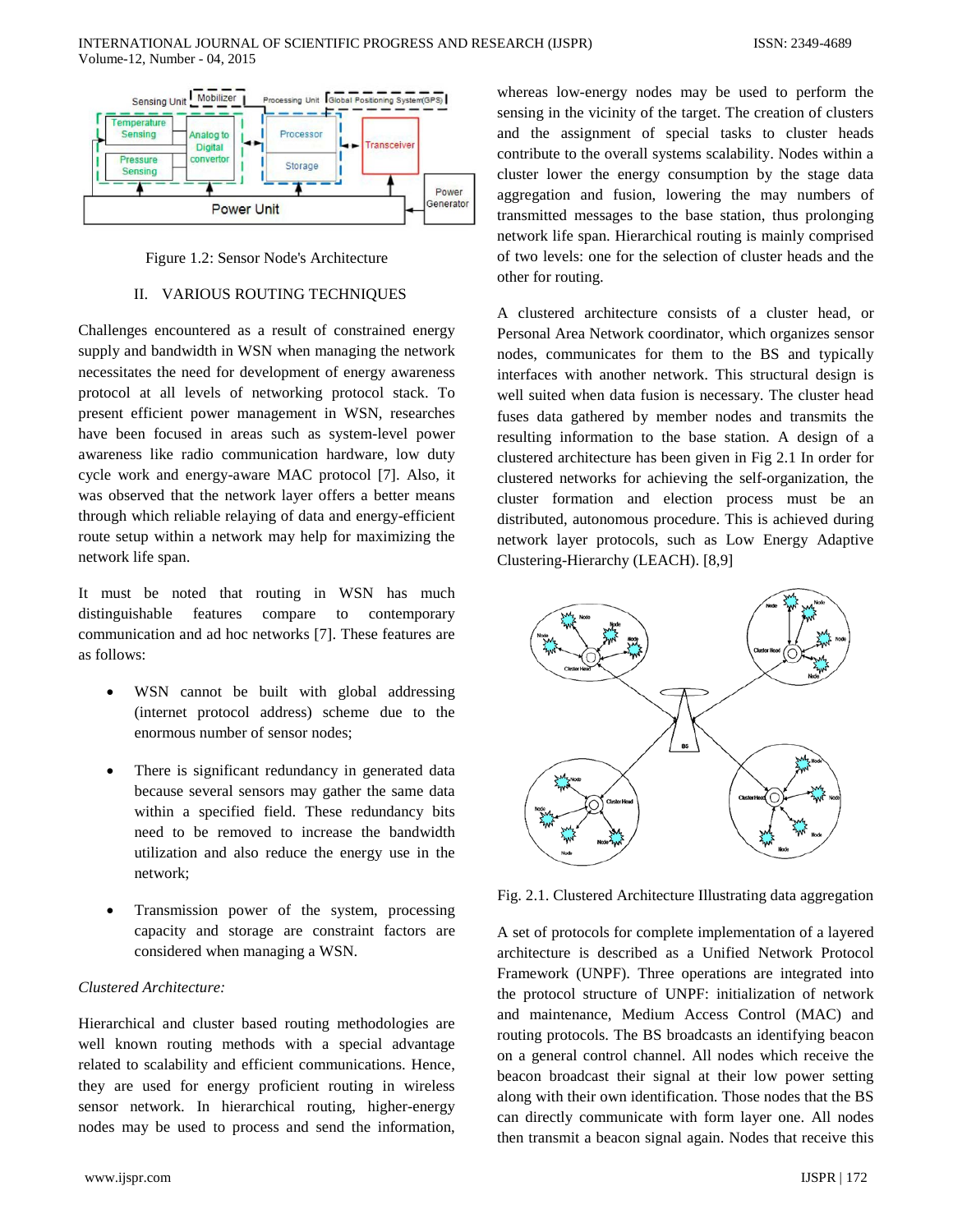beacon again broadcast their signal at their low power setting along with their own identification. Therefore, the nodes of layer one establish layer- two nodes by recording the identification of the nodes with which they can communicate. The iterations continue until all nodes are identified with a layer. Thereafter, a periodic beacon refreshes the architecture. [8]

# *LEACH:*

LEACH operates in two phases, setup and steady state. During the setup phase, LEACH minimize the energy dissipation by randomly selecting and periodically reselecting nodes as cluster heads. In this way, the high energy consumption experienced by cluster heads is distributed all through the network, so assuring that all cluster heads eventually expend equal energy. Later than selection, the cluster heads advertises their selection to all network nodes. The nodes are in turn associate themselves with the nearest cluster head based on the received signal strength of the selection advertisement. A TDMA schedule is then assigned for node communication. The steady-state phase is extensive long in comparison to the setup phase for minimizing the overhead of cluster formation. Data transmission takes place during the steady-state phase based on the TDMA schedule established during setup. Energy is conserved by local processing and data aggregation at the cluster head. [9]

## *Ad hoc On-demand Distance Vector:*

Ad hoc On-demand Distance Vector (AODV), as the name suggests is an on-demand protocol design for mobile ad hoc networks [6]. This protocol responds quickly to changing link conditions and link breakages. The nodes mark the routes as invalid whenever there is a link breakage. AODV does not necessitate a node to maintain routes to destinations that are not in active communication. Loop freedom in AODV is ensured by using destination sequence numbers. These also allow nodes to use the most recent route to a target. The routing table information consist the destination addres and the next hop address with the number of hops required to reach the destination. Also, the most recent destination sequence number associated with destination and life span of the route is stored in the table. If throughout the life span, the route is not used, the routing table entry is discarded.

## *DEEC (Distributed Energy Efficient Clustering):*

In DEEC [3] protocol all nodes use the initial and residual energy level to define the cluster heads. DEEC estimate the ideal value of network life span to compute the reference energy that each node should expend during each round. In a two-level heterogeneous network, where we have two categories of nodes, m.N advanced nodes

with initial energy equal to  $E_0$ .  $(1 + a)$  and  $(1 - m)$ . N normal nodes, where the initial energy is equal to Eo. Where a and m are two variable which control the nodes percentage types (advanced or normal) and the total initial energy in the network  $E_{total}$ .

The value of Total Energy is given as

$$
E_{total} = N.(1-m).E_o + N.m.E_o.(1+a) \qquad (1)
$$

•The average energy of  $r^{th}$  round is set as follows

$$
E(r) = \frac{1}{N} E_{total} (1 - R) \tag{2}
$$

R represent the total rounds of the network life span and is defined as

$$
R = \frac{E_{total}}{E_{Round}} \tag{3}
$$

 $\bullet$   $E_{Round}$  is the total energy dissipated in the network during a round, is equal to:  $E_{Round} = L(2NEelec + NEDA +$  $kEmpd^4$ toBS+NEfsd2toCH) (4)

k: number of clusters

EDA: data aggregation cost expended in the cluster heads

dtoBS : average distance between the cluster head and the base station

dtoCH: average distance between the cluster members and the cluster head.

• Because it has been assumed that the nodes are uniformly distributed then get:

$$
dt oCH = \frac{M}{\sqrt{2k\pi}}
$$

$$
dt oBS = \frac{0.765 M}{2}
$$

#### III. PROPOSED METHODOLOGY

The wireless sensor network a subset of mobile ad-hoc network has lot of challenges to reduce the energy consumption of sensor nodes or wireless nodes to live longer in network and keep communicating with the network. Here we have to work out main areas by which a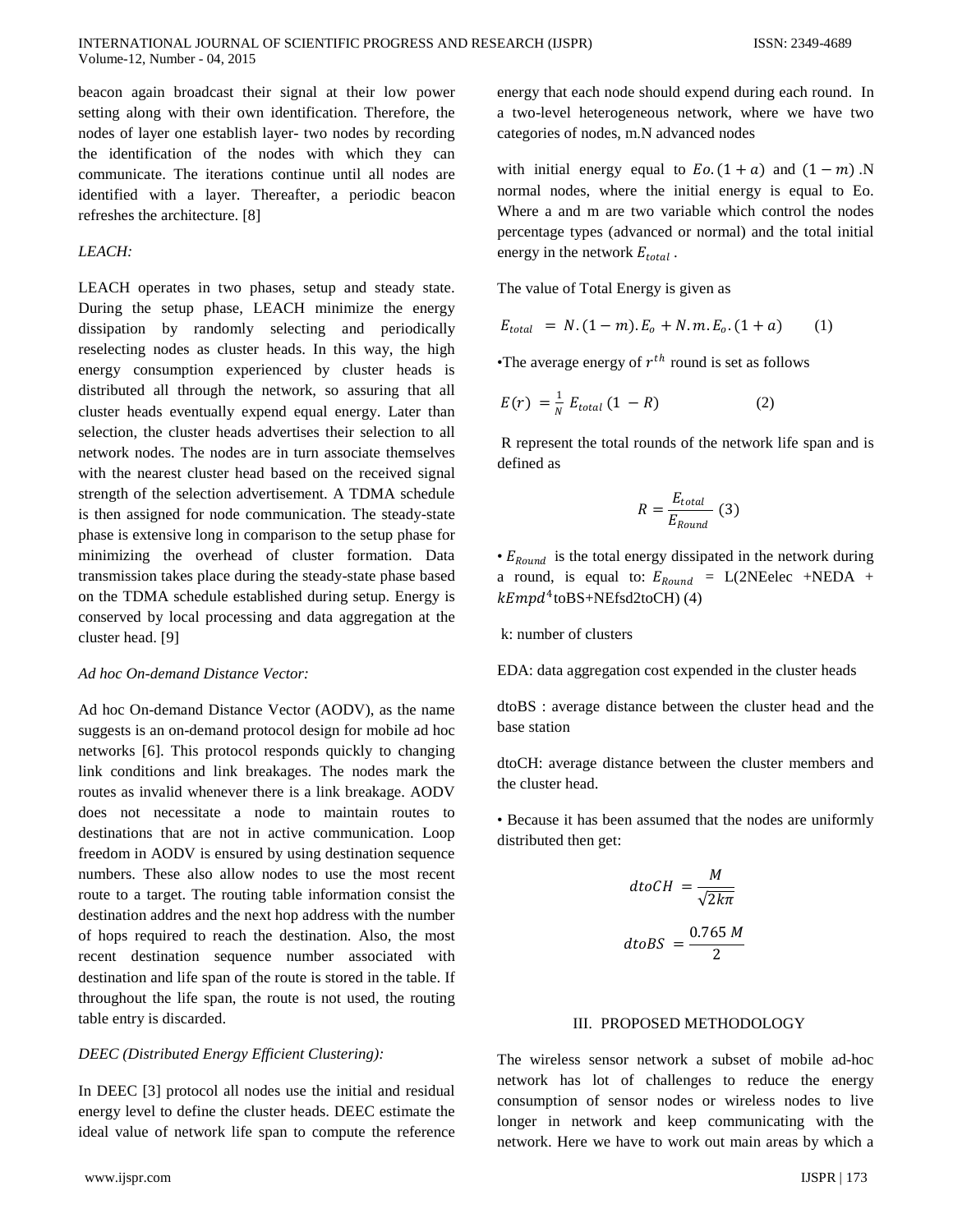node can live longer and i.e. either make batteries (source of energy) equipped with nodes having larger in size or the material having larger charges saving capability but this approach having limited capabilities because the larger battery size make sensor node more bulk which is not feasible in any case, and to finding out the material has larger charge storing capability is also tough task to do.

Instead doing above things another method is to make transfer of information on network more efficient. For this many routing protocols has been given as we discussed in the previous sections.



Fig. 3.1 Network Diagram of Proposed Methodology with LEDA-DEEC

Here we are making changes in one of the routing protocol i.e. distributed energy efficient routing (DEEC), where changes are being made in the information aggregation energy. The proposed approach is to have the lower data aggregation energy and the energy can be conserve for such frequent changes in the network. The proposed diagram of network is presented in Fig. 3.1.

The above mentioned proposed routing strategy is implemented and its step by step execution is shown in below steps which are as follows:

- *a) Start the program.*
- *b) Initialization environmental variables (with low data aggregation energy)*
- *c) Generation of wireless sensor network model*
- *d) Set loop for the number of rounds*
- *e) Set number of alive nodes at the beginning of network*
- *f) Check number of dead nodes*
- *g) Select the cluster heads.*
- *h) Calculate energy consumptions to transfer data between cluster head (CH) to Base station(BS) and nodes(N) to cluster head(CH)*
- *i) Check alive nodes after data transfer*
- *j) If alive nodes are > 0 then Go back to Next Round (step c)*
- *k) If alive nodes are = 0 then calculate Throughput of the network*
- *l) Compare and display results*
- *m) End of program*

|  |  | Table I: Network Simulation Parameters |  |
|--|--|----------------------------------------|--|
|--|--|----------------------------------------|--|

| Operation                   | <b>Energy Dissipated</b>    |  |
|-----------------------------|-----------------------------|--|
| Transmitter /               | $Eelec = Etx = Erx =$       |  |
| <b>Receiver Electronics</b> | 50nJ/bit                    |  |
| Data aggregation            | $EDA = 1/5/10$              |  |
| energy                      | nJ/bit/signal               |  |
| Transmit amplifier          | $E_{fs} = 10pJ/bit/4m^2$    |  |
| (if d to BS < do)           |                             |  |
| Transmit amplifier          | $E_{mp} = 0.0013pJ/bit/m^4$ |  |
| (if d to BS > do)           |                             |  |

# IV. SIMULATION RESULTS

Wireless Sensor Network(WSN) is having lots of research areas to work on and here we have chosen routing protocol to make network life span more than the previous work. The simulation performed on distributed energy efficient clustering (DEEC) which is based on reducing the data aggregation energy.

The simulated results are in terms of number of alive nodes and numbers of dead nodes versus number of transmission rounds and throughput curve.

In the previous work life span of the network with low energy adaptive clustering hierarchy(LEACH) is calculated up to 2490 transmission rounds.

If the network sustain for more number of rounds means life span of the network is going better. In proposed approach the life span of the network enlarged up to 3099 rounds in 100x100 network, 2826 rounds in 134x134 network, 2521 rounds in 150x150 network and 2867 rounds in 200x200 network which is greater than the previous work. Table II shows comparison of the network life span with existing work.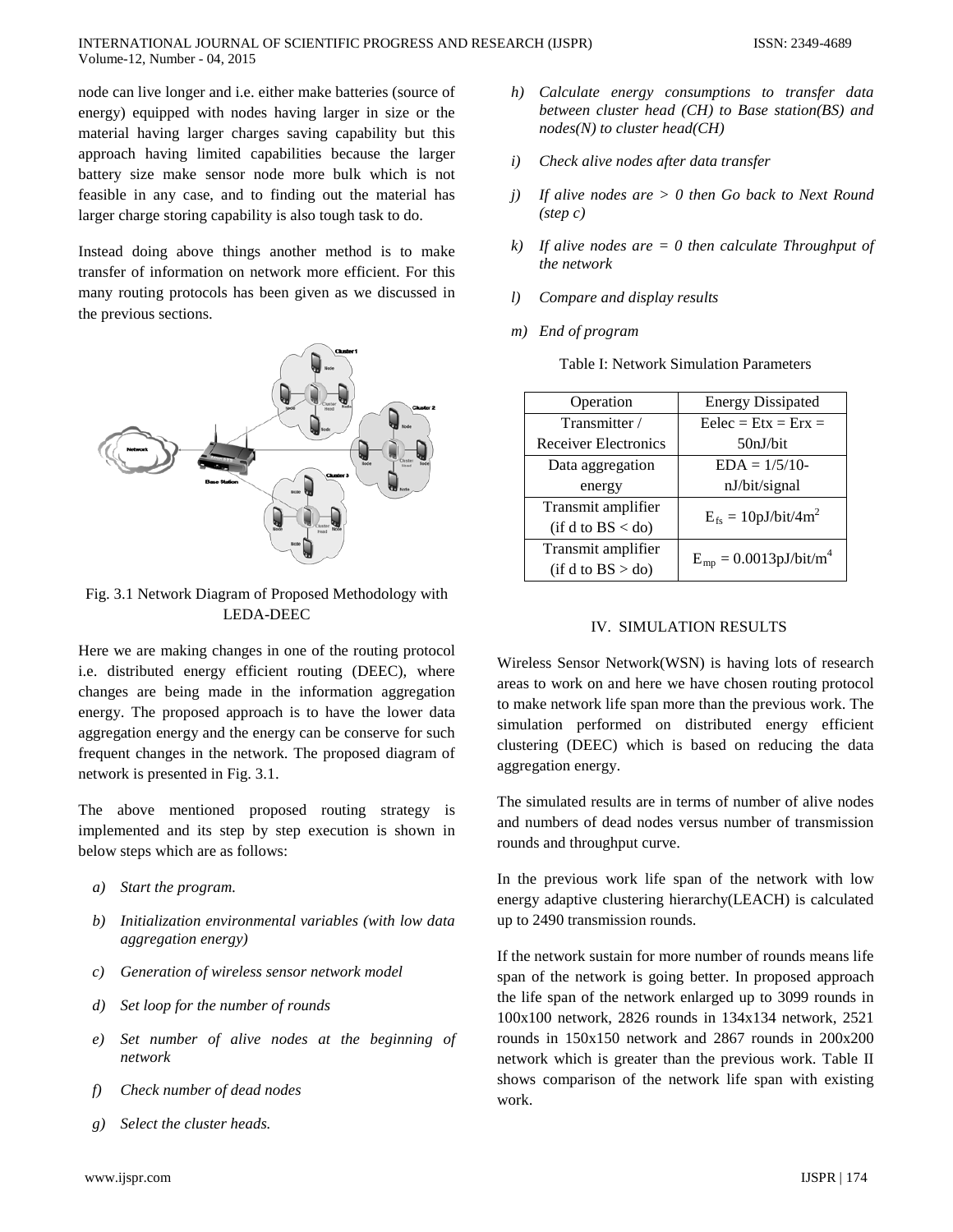

Fig. 4.1 Network life span in terms of dead nodes versus no.



Fig. 4.2 Network life span in terms of alive nodes versus no. of rounds



Fig. 4.3 Throughput versus no. of rounds

The alive nodes versus no. of transmission rounds graph is shown in the Fig. 4.1 and dead node versus no. of transmission rounds graph is shown in Fig. 4.2 the Throughput is also shown in the Fig. 4.3. The results are given for 100x100 network size and the network life span is also shown for other network sizes in Table-II.

|  |  | Table II: Comparison of Proposed and Existing Work |  |  |
|--|--|----------------------------------------------------|--|--|
|--|--|----------------------------------------------------|--|--|

| Routing<br>Technique        | Network Size | Number<br>of<br><b>Nodes</b> | First                | Last          |
|-----------------------------|--------------|------------------------------|----------------------|---------------|
|                             |              |                              | <b>Node</b><br>Death | Node<br>Death |
|                             |              |                              | Round                | Round         |
| Proposed                    | 100mX100m    | 100                          | 1519                 | 3099          |
| Approach<br>(LEDA-<br>DEEC) | 134mX134m    | 134                          | 1475                 | 2826          |
|                             | 150mX150m    | 150                          | 1359                 | 2521          |
|                             | 200mX200m    | 200                          | 1533                 | 2867          |
| Previous<br>Work            | 100mX100m    | 100                          | 1496                 | 2490          |
|                             | 134mX134m    | 134                          | 1460                 | 2459          |
|                             | 150mX150m    | 150                          | 1424                 | 2388          |
|                             | 200mX200m    | 200                          | 1204                 | 2270          |

#### V. CONCLUSION AND FUTURE SCOPE

The wireless sensor network(WSN) is need to be sustain longer to stay with the network, and from the proposed method and its simulation results analyzed that with the lower data aggregation energy of information in the distributed energy efficient clustering (DEEC) routing will have longer network life span which is higher than the existing methodologies. During simulation of proposed methodology number of dead nodes vs transmission rounds are calculated and the same for alive nodes and throughput i.e. packets send to base station also calculated for different data aggregation energy and found longer network life span(the sensor nodes survived to more number of transmission rounds) with better throughput. With the analysis of other network like network area, initial energy etc. researcher will make out something more robust routing protocols which has lower energy consumption and higher network life span.

#### REFERENCES

- [1] Akyildiz, W. Su, Y. Sankarasubramaniam, E. Cayirci, survey on sensor networks, IEEE Communications Magazine, 40:8, 102–114, 2002.
- [2] Tyagi S, Kumar N. A systematic review on clustering and routing techniques based upon LEACH protocol for wireless sensor networks, Journal of Network and Computer Applications, Elsevier, Vol. 36, issue 2, 2013, pp 623-645.
- [3] S.Mohanty and S.K.Patra, ―A novel Bio-inspired Clustering algorithm for Wireless Sensor Networks,‖ *accepted in 3rd International Conference on Intelligent and Advanced Systems,* Kuala Lumpur, Malaysia *(ICIAS 2010).*
- [4] D. J. Cook and S.K. Das, Smart Environments: Technologies,Protocols, and Applications, John Wiley, New York, 2004.